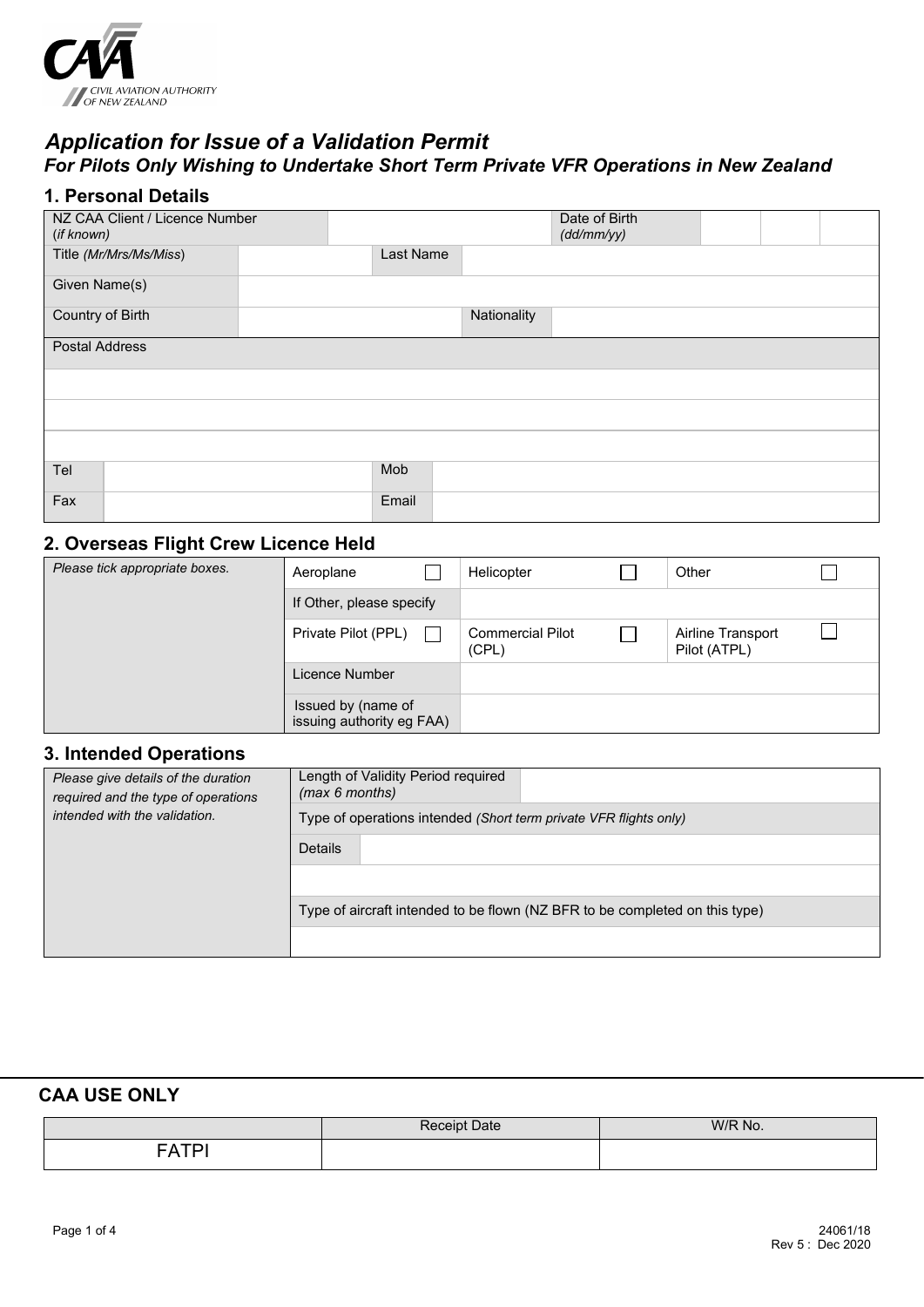#### **4. Declaration**

| The provision of false         |                                                                                                                                                                                |                                                                                                       |  |  |
|--------------------------------|--------------------------------------------------------------------------------------------------------------------------------------------------------------------------------|-------------------------------------------------------------------------------------------------------|--|--|
| information or failure to      | I declare that to the best of my knowledge and belief the statements made and the                                                                                              |                                                                                                       |  |  |
|                                | information supplied in this application and the attachments are complete and correct.<br><b>Consent to Disclosure &amp; Collection</b>                                        |                                                                                                       |  |  |
| disclose information           |                                                                                                                                                                                |                                                                                                       |  |  |
| relevant to the grant or       |                                                                                                                                                                                |                                                                                                       |  |  |
| holding of an aviation         |                                                                                                                                                                                | I authorise the collection by the Director of Civil Aviation or his delegate (hereinafter referred to |  |  |
| document constitutes an        |                                                                                                                                                                                | as "the Director") from, and the disclosure to the Director by, any person, organisation or           |  |  |
| offence under Section          | government department of any details of my knowledge & compliance with transport safety<br>regulatory requirements.                                                            |                                                                                                       |  |  |
| 49 of the Civil Aviation       |                                                                                                                                                                                |                                                                                                       |  |  |
| Act 1990 and is subject.       |                                                                                                                                                                                |                                                                                                       |  |  |
| in the case of an              |                                                                                                                                                                                |                                                                                                       |  |  |
|                                | I authorise the Director to use, and disclose, the information obtained about me for any purpose<br>under the Civil Aviation Act 1990, or other such purpose permitted by law. |                                                                                                       |  |  |
| <i>individual, to</i>          |                                                                                                                                                                                |                                                                                                       |  |  |
| <i>imprisonment for a term</i> |                                                                                                                                                                                |                                                                                                       |  |  |
| not exceeding 12               |                                                                                                                                                                                |                                                                                                       |  |  |
| months or to a fine not        | <b>Applicant's</b>                                                                                                                                                             | <b>Date</b>                                                                                           |  |  |
| exceeding \$10,000.            | <b>Signature</b>                                                                                                                                                               |                                                                                                       |  |  |

## **5. Applicant's Check List**

| Please ensure all<br>documents are<br>enclosed. Applications<br>which are incomplete or<br>lacking any required<br>documents will be<br>returned. | Copy of your current overseas flight crew licence (including Flight Radio Telephone Operator<br>1.<br>rating or licence) |  |
|---------------------------------------------------------------------------------------------------------------------------------------------------|--------------------------------------------------------------------------------------------------------------------------|--|
|                                                                                                                                                   | Copy of your current overseas medical certificate<br>2.                                                                  |  |
|                                                                                                                                                   | 3.<br>Completed Flight Experience Summary (see page 3)                                                                   |  |
|                                                                                                                                                   | Copy of completed NZ BFR certification<br>4.                                                                             |  |
|                                                                                                                                                   | Evidence that type rating(s) are held on aircraft that you intend to fly in New Zealand<br>5.                            |  |
|                                                                                                                                                   | Evidence of Terrain & Weather Awareness at PPL Level<br>6.                                                               |  |
|                                                                                                                                                   | Evidence of ICAO English Language Proficiency requirements (at least level 4)<br>7.                                      |  |
|                                                                                                                                                   | Details of intended operations (Section 3 on page 1 completed)<br>8.                                                     |  |
|                                                                                                                                                   | Proof of Payment – For Fee(s)<br>9.                                                                                      |  |
|                                                                                                                                                   | Name completed at top of pages<br>10.                                                                                    |  |

**Scan this form and email with a copy of your receipt to [lic.applications@caa.govt.nz](mailto:lic.applications@caa.govt.nz)**, or post to Civil Aviation Authority, PO Box 3555, Wellington 6140, New Zealand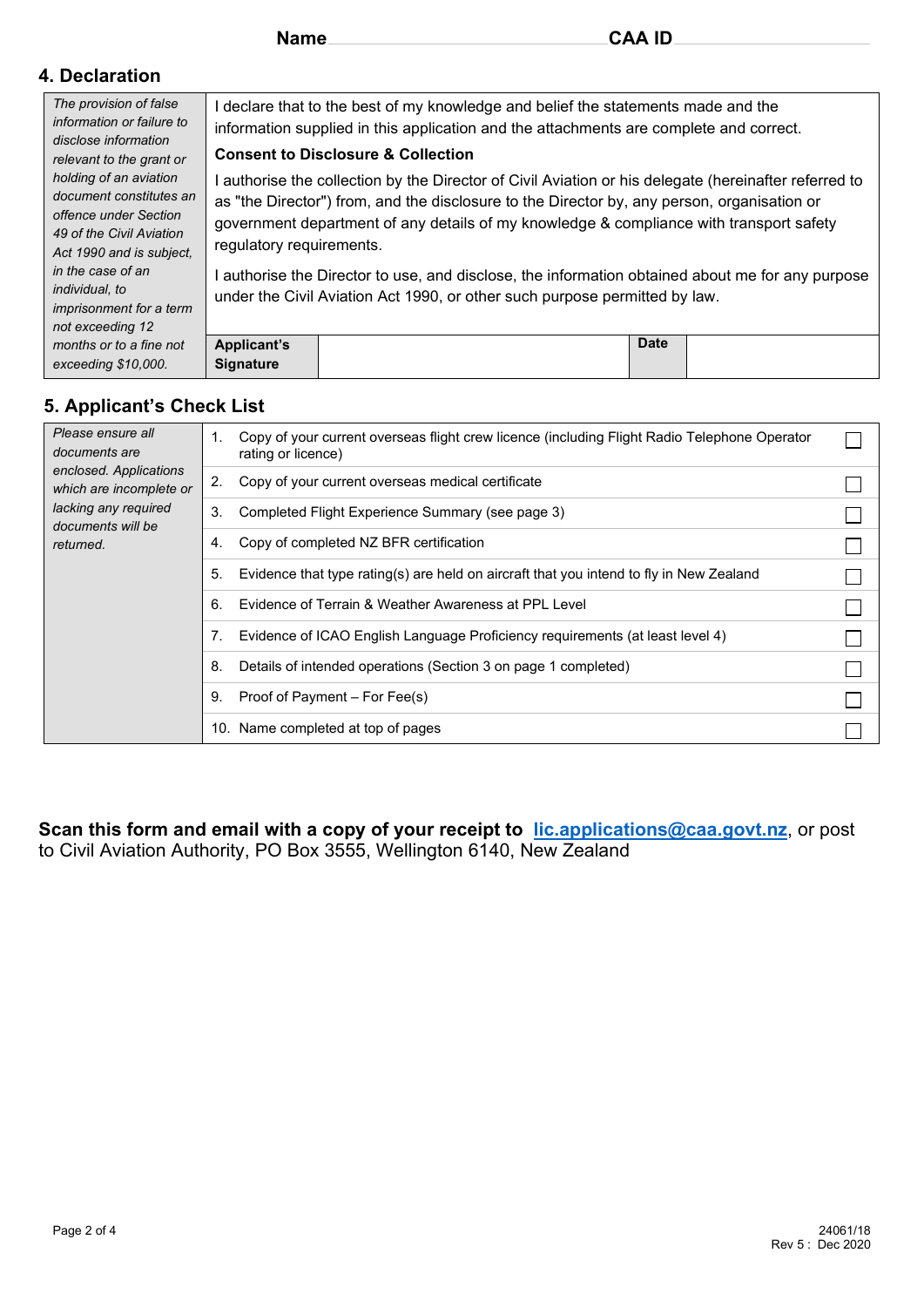| ıamı |  |
|------|--|
|------|--|

# **Flight Experience Summary - Please complete and return with Application Form**

|                                                        | Aeroplane | <b>Helicopter</b> |
|--------------------------------------------------------|-----------|-------------------|
| 1. Total Flight Time                                   |           |                   |
| 2. Total Pilot in Command                              |           |                   |
| 3. Total Night Flight Time                             |           |                   |
| 4. Night Pilot in Command                              |           |                   |
| 5. Total Multi-engine Flight Time                      |           |                   |
| 6. Multi-engine Pilot in Command                       |           |                   |
| 7. Total Instrument Time                               |           |                   |
| 8. Instrument Flight Time                              |           |                   |
| 9. Cross Country navigation                            |           |                   |
| 10. Cross Country Instruction                          |           |                   |
| 11. Total Flight Instruction                           |           |                   |
| 12. Night Flight Instruction                           |           |                   |
| 13. Spinning/aerobatic Flight<br>Instruction           |           |                   |
| 14. Multi-engine Instruction                           |           |                   |
| 15. Sling Load                                         |           |                   |
| 16. Terrain & Weather Awareness at<br><b>PPL Level</b> |           |                   |
| 17. Mountainous Terrain Operations                     |           |                   |
| 18. Agricultural Operations                            |           |                   |

| <b>Balloon Operations</b> |  |
|---------------------------|--|

#### Other relevant flight experience